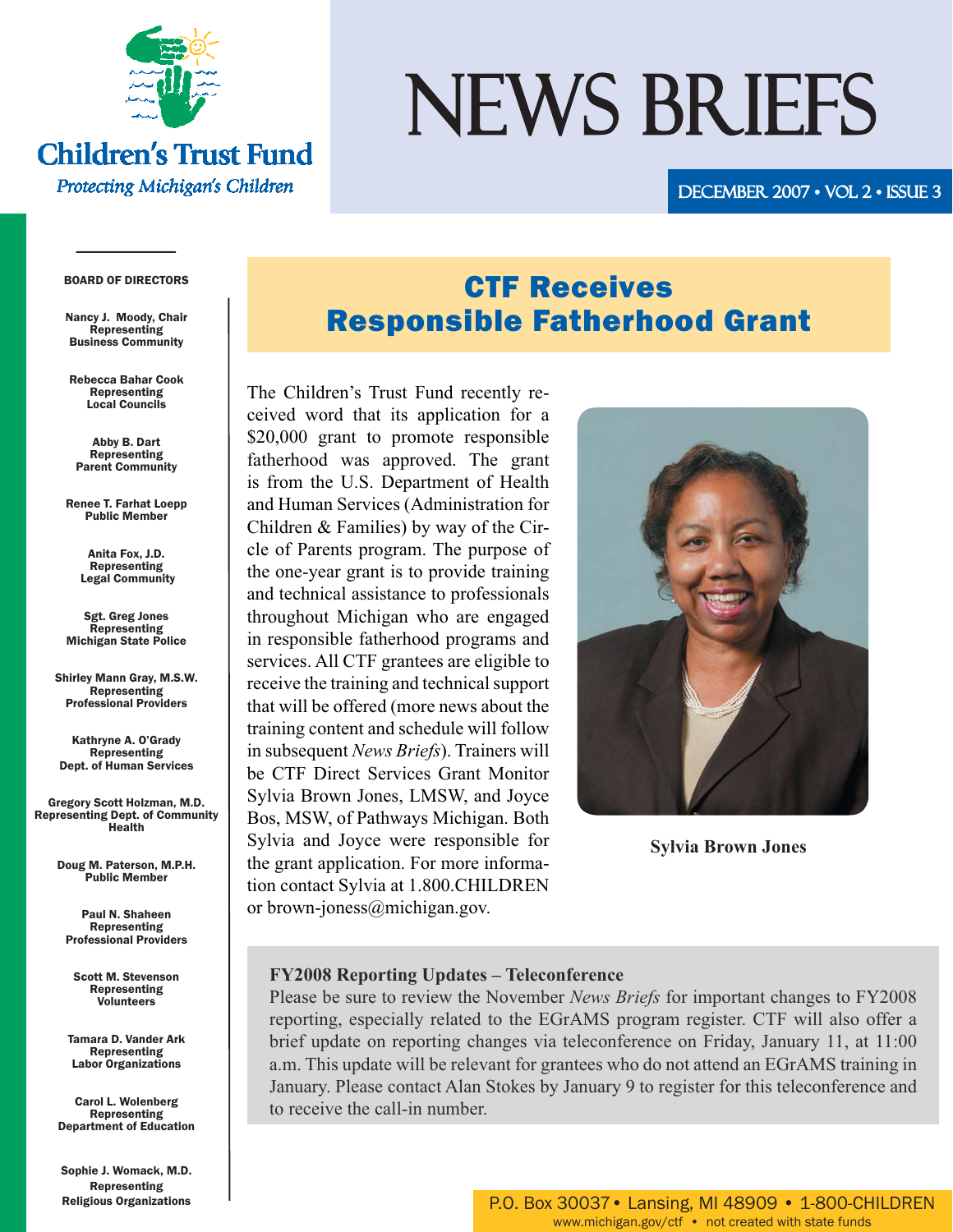# **CTF NEWS BRIEFS**

# EGrAMS Training Reminder

CTF will offer four EGrAMS training sessions in Lansing and Gaylord to assist direct service and local council grantees with quarterly reports, including Financial Status Reports, Program Registers, and Activity Reports/Work Plans. Grantees will be able to work on their first quarter reports and receive oneon-one assistance.

Training dates are as follows: Jan. 10, 2008 at Lansing OPD: 8:00 a.m.-12:00 p.m. or 1:00 p.m.-5:00 p.m. Jan. 14, 2008 at Gaylord OPD: 8:00 a.m.-12:00 p.m. or 1:00 p.m.-5:00 p.m.

**Please inform Alan Stokes whether you will or will not attend this training (see contact information below). When you respond, also identify the person(s) in your organization responsible for EGrAMS.** 

There are still spots available at each of these trainings! To participate, please follow these steps:

- 1. Register with Alan Stokes by email (stokesa@michigan.gov) or telephone (517.241.7793).
- 2. Bring your 1st quarter report data to the training to receive assistance entering the data.
- 3. Identify any EGrAMS problems or questions and bring them to the training.

### Local Council Work Group

With the close of the deadline for responses to the 2007 CTF satisfaction survey, self-nominations for the Local Council Work Group (LCWG) have also closed. In the next several days, a call to meet will be issued for mid-January. The next issue of *News Briefs* will announce members serving on the LCWG.

This group will (1) function as an advisory body to the Executive Director to coordinate mutual expectations, communications, opportunities, and concerns among and between local councils, CTF staff, and the CTF Board and (2) determine how often the LCWG meets and its goals for 2008-2009. Use of teleconferencing will be an option for all LCWG meetings, in addition to attending in person.